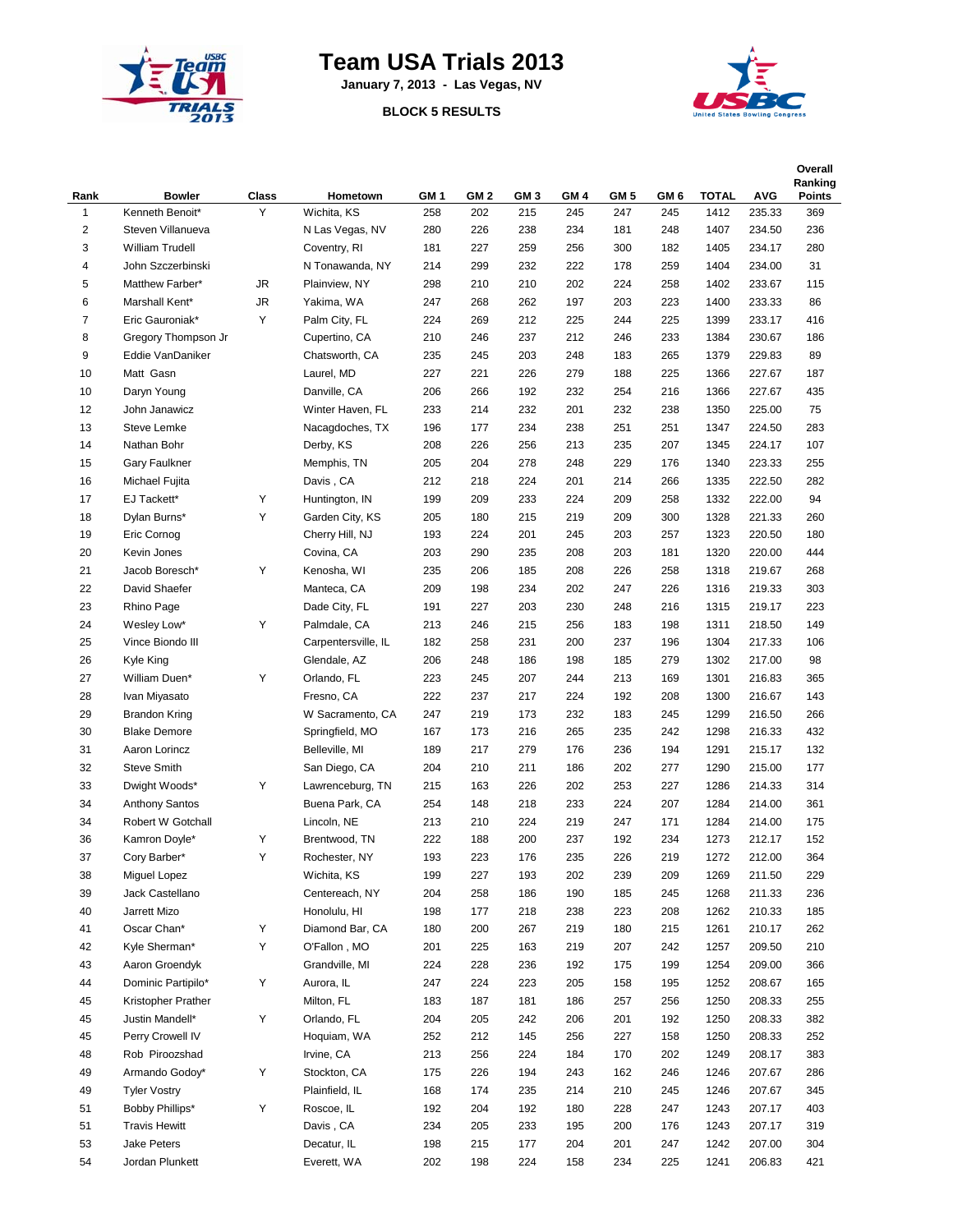|      |                       |       |                     |                 |                 |                 |                 |                 |                 |              |            | Ranking       |
|------|-----------------------|-------|---------------------|-----------------|-----------------|-----------------|-----------------|-----------------|-----------------|--------------|------------|---------------|
| Rank | <b>Bowler</b>         | Class | Hometown            | GM <sub>1</sub> | GM <sub>2</sub> | GM <sub>3</sub> | GM <sub>4</sub> | GM <sub>5</sub> | GM <sub>6</sub> | <b>TOTAL</b> | <b>AVG</b> | <b>Points</b> |
| 55   | Roger Petrin          |       | Bel Aire, KS        | 201             | 196             | 207             | 177             | 221             | 237             | 1239         | 206.50     | 260           |
| 55   | Alex Martin*          | Υ     | Smyrna, GA          | 221             | 181             | 278             | 191             | 181             | 187             | 1239         | 206.50     | 308           |
| 57   | Miguel Garcia         |       | Norwalk, CA         | 205             | 174             | 189             | 189             | 246             | 235             | 1238         | 206.33     | 481           |
| 58   | Jay Futrell           |       | Derby, KS           | 181             | 242             | 193             | 202             | 216             | 202             | 1236         | 206.00     | 169           |
| 59   | David Schwartz*       | Υ     | Racine, WI          | 200             | 223             | 207             | 202             | 198             | 205             | 1235         | 205.83     | 448           |
| 60   | Shane Valleau         |       | Tempe, AZ           | 225             | 171             | 196             | 208             | 242             | 192             | 1234         | 205.67     | 574           |
| 61   | Derek Acuff*          | Υ     | Phoenix, AZ         | 189             | 256             | 187             | 223             | 161             | 217             | 1233         | 205.50     | 485           |
| 62   | Tyler Heintzelman*    | Υ     | Shorewood, IL       | 165             | 218             | 200             | 221             | 238             | 187             | 1229         | 204.83     | 528           |
| 62   | Devin Bidwell         |       | Wichita, KS         | 226             | 190             | 177             | 187             | 268             | 181             | 1229         | 204.83     | 175           |
|      | David Lance*          | Υ     |                     |                 |                 | 197             |                 |                 |                 |              |            |               |
| 64   |                       |       | Merrill Island, FL  | 201             | 225             |                 | 199             | 208             | 193             | 1223         | 203.83     | 259           |
| 65   | Matthew Sanders*      | Υ     | Evansville, IN      | 200             | 164             | 266             | 197             | 204             | 190             | 1221         | 203.50     | 471           |
| 66   | Michael Coffey*       | JR    | Melbourne, FL       | 166             | 221             | 227             | 224             | 195             | 187             | 1220         | 203.33     | 222           |
| 67   | Kyle Young*           | Υ     | Lake Jackson, TX    | 174             | 154             | 201             | 247             | 236             | 202             | 1214         | 202.33     | 560           |
| 68   | Geoffrey Young        |       | Wichita, KS         | 181             | 139             | 181             | 239             | 255             | 216             | 1211         | 201.83     | 289           |
| 69   | Brandon Biondo*       | Υ     | Carpentersville, IL | 157             | 191             | 185             | 235             | 215             | 221             | 1204         | 200.67     | 412           |
| 69   | Taylor Koerner*       | Υ     | Faribault, MN       | 203             | 183             | 257             | 189             | 211             | 161             | 1204         | 200.67     | 518           |
| 71   | Zack Hattori*         | Υ     | Henderson, NV       | 222             | 203             | 175             | 171             | 237             | 195             | 1203         | 200.50     | 374           |
| 71   | Nick Cooper*          | Υ     | Clarkston, MI       | 194             | 190             | 206             | 203             | 225             | 185             | 1203         | 200.50     | 418           |
| 73   | Andrew Anderson*      | JR    | Holly, MI           | 238             | 195             | 191             | 202             | 182             | 194             | 1202         | 200.33     | 205           |
| 74   | AJ Chapman*           | Υ     | Manchester, IA      | 194             | 192             | 189             | 233             | 202             | 191             | 1201         | 200.17     | 197           |
| 74   | <b>Wesley Edwards</b> |       | Blue Springs, MO    | 239             | 188             | 169             | 236             | 190             | 179             | 1201         | 200.17     | 461           |
| 76   | Alex Weaver*          | Υ     | Elkhart, IN         | 215             | 253             | 236             | 175             | 201             | 119             | 1199         | 199.83     | 475           |
| 77   | <b>Tyler Schmitz</b>  |       | Green Bay, WI       | 207             | 183             | 190             | 207             | 202             | 209             | 1198         | 199.67     | 312           |
| 77   | Justin Gartner        |       | Omaha, NE           | 135             | 179             | 189             | 255             | 233             | 207             | 1198         | 199.67     | 429           |
| 79   | Kristopher George     |       | Las Vegas, NV       | 233             | 245             | 193             | 193             | 180             | 153             | 1197         | 199.50     | 344           |
| 80   | Ryan Lakota           |       | Shorewood, IL       | 237             | 153             | 208             | 189             | 189             | 220             | 1196         | 199.33     | 544           |
|      |                       |       |                     |                 |                 |                 | 193             |                 |                 |              |            |               |
| 80   | Austin Thompson*      | Υ     | San Diego, CA       | 173             | 177             | 235             |                 | 223             | 195             | 1196         | 199.33     | 524           |
| 80   | Joshua Taylor*        | Υ     | Riverside, CA       | 180             | 222             | 247             | 204             | 178             | 165             | 1196         | 199.33     | 549           |
| 83   | Meeco Walker*         | Υ     | E. Cleveland, OH    | 197             | 181             | 172             | 246             | 196             | 200             | 1192         | 198.67     | 580           |
| 83   | Brennan Haugh*        | Υ     | Faribault, MN       | 169             | 219             | 179             | 204             | 233             | 188             | 1192         | 198.67     | 586           |
| 85   | Riley Dempsey*        | Υ     | Avondale, AZ        | 201             | 198             | 234             | 206             | 201             | 151             | 1191         | 198.50     | 590           |
| 86   | Trent Mitchell*       | Υ     | Cleveland Hts, OH   | 190             | 181             | 213             | 208             | 194             | 204             | 1190         | 198.33     | 450           |
| 86   | Ryan McCoy*           | Υ     | Griffith, IN        | 180             | 211             | 211             | 172             | 223             | 193             | 1190         | 198.33     | 326           |
| 88   | Chris Colella*        | Υ     | Templeton, MA       | 194             | 181             | 189             | 206             | 214             | 205             | 1189         | 198.17     | 299           |
| 88   | Ronnie Fujita*        | Υ     | El Sobrante, CA     | 201             | 237             | 191             | 170             | 217             | 173             | 1189         | 198.17     | 468           |
| 90   | <b>Greg Geering</b>   |       | Phoenix, AZ         | 171             | 214             | 237             | 197             | 170             | 199             | 1188         | 198.00     | 352           |
| 90   | Sean Mott*            | Υ     | Levitown, NY        | 186             | 198             | 222             | 201             | 223             | 158             | 1188         | 198.00     | 650           |
| 92   | Scott Norton          |       | Mission Viejo, CA   | 192             | 215             | 187             | 214             | 195             | 182             | 1185         | 197.50     | 187           |
| 93   | Nicholas Scott*       | Y     | Mooresville, NC     | 279             | 187             | 153             | 172             | 189             | 204             | 1184         | 197.33     | 463           |
| 94   | Mark Curtis Jr.       |       | Torrance, CA        | 200             | 225             | 203             | 179             | 153             | 221             | 1181         | 196.83     | 502           |
| 94   | Tyler Cruz*           | Υ     | Tacamoa, WA         | 155             | 198             | 232             | 182             | 201             | 213             | 1181         | 196.83     | 412           |
| 96   | Alex Garger           |       | Hicksville, NY      | 230             | 190             | 164             | 201             | 181             | 211             | 1177         | 196.17     | 404           |
| 96   | Riely Chin*           | Υ     | Tracy, CA           | 165             | 192             | 182             | 210             | 232             | 196             | 1177         | 196.17     | 445           |
| 98   | Randy Cote            |       | Red Rock, AZ        | 167             | 226             | 189             | 223             | 177             | 192             | 1174         | 195.67     | 313           |
| 99   | Kyle Anderson*        | Υ     | Lockport, IL        | 194             | 212             | 199             | 197             | 203             | 168             | 1173         | 195.50     | 268           |
| 100  | Brandon Martin*       | Υ     | Derby, KS           | 221             | 190             | 192             | 189             | 201             | 179             | 1172         | 195.33     | 285           |
| 100  | Gregorio Medrano      |       | Chicago, IL         | 155             | 225             | 216             | 267             | 151             | 158             | 1172         | 195.33     | 460           |
| 102  | <b>Brandon Kraye</b>  |       | La Habra, CA        | 171             | 247             | 223             | 157             | 167             | 206             | 1171         | 195.17     | 330           |
|      |                       | Υ     |                     |                 |                 |                 |                 |                 |                 |              |            |               |
| 102  | Tanner Spacey*        |       | Burien, WA          | 194             | 143             | 153             | 252             | 226             | 203             | 1171         | 195.17     | 450           |
| 104  | Darwin Wimer          |       | Mesquite, NV        | 210             | 180             | 159             | 213             | 190             | 217             | 1169         | 194.83     | 501           |
| 104  | Neil Cooley           |       | Freemont, NE        | 181             | 165             | 230             | 185             | 213             | 195             | 1169         | 194.83     | 624           |
| 106  | AJ Johnson*           | JR    | Oswego, IL          | 167             | 187             | 226             | 199             | 233             | 156             | 1168         | 194.67     | 217           |
| 107  | Max Potash            |       | Arlington Hts, IL   | 173             | 154             | 178             | 214             | 211             | 237             | 1167         | 194.50     | 606           |
| 107  | Daniel Kimmer*        | Υ     | Clearwater, MN      | 246             | 231             | 129             | 180             | 225             | 156             | 1167         | 194.50     | 582           |
| 109  | Jesse Rodriguez       |       | Davie, FL           | 184             | 182             | 215             | 227             | 162             | 194             | 1164         | 194.00     | 286           |
| 110  | Nicholas Pate*        | Υ     | Inver Grove Hts, MN | 181             | 166             | 206             | 168             | 267             | 173             | 1161         | 193.50     | 658           |
| 111  | Darren Tang*          | Υ     | San Francisco, CA   | 193             | 194             | 189             | 195             | 192             | 192             | 1155         | 192.50     | 255           |
| 112  | Chris Via*            | Υ     | Springfield, OH     | 188             | 193             | 171             | 197             | 199             | 206             | 1154         | 192.33     | 259           |
| 113  | Casey Shephard*       | Υ     | Portage, MI         | 186             | 213             | 214             | 193             | 169             | 178             | 1153         | 192.17     | 239           |
| 114  | Jordan Ferrer         |       | Henderson, NV       | 180             | 179             | 204             | 181             | 183             | 223             | 1150         | 191.67     | 618           |

**Overall**